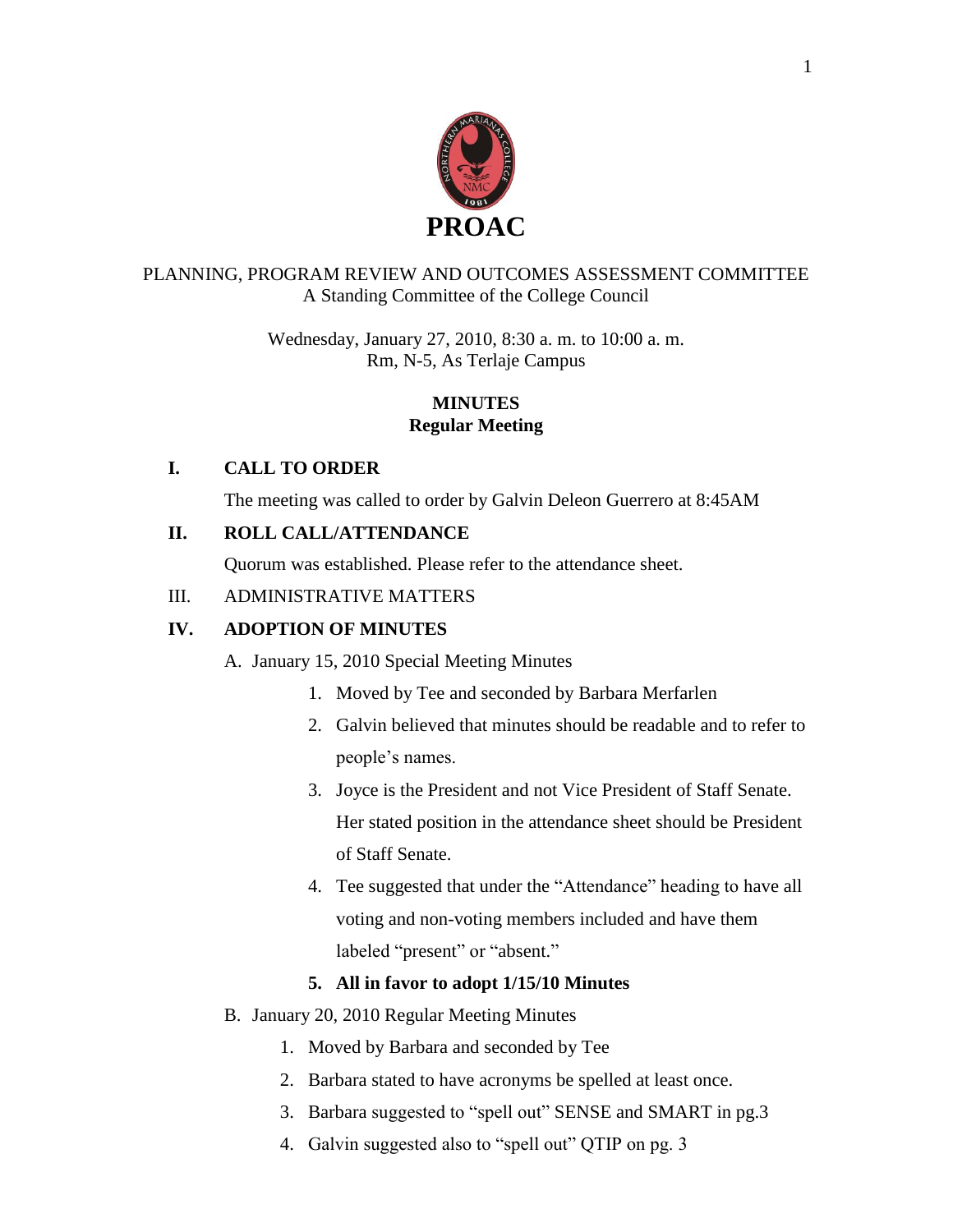- 5. Tee mentioned to be more specific on pg.3 item C. The funds are called ARRA funds and have it also "spelled out."
- **6. All in favor to adopt 1/20/10 Minutes.**

#### **V. OLD BUSINESS**

- A. Book Discussion: Core Indicators of Effectiveness for Community Colleges, 3rd Edition by Alfred, Shults, and Seybert (to be facilitated by Leo Pangelinan and Marian Tudela)
	- 1. Leo asked to table it to the end of this working session or next week because of Marian's absence.
	- 2. Galvin agreed to Leo's request.
	- B. ACCJC Retreat on Student Learning and Assessment, Level II: January 28—30, 2010, Honolulu, Hawaii—update
		- 1. Galvin updated PROAC that we will not participate in this retreat because there are matters that need to be dealt with.
			- i. In addition to that it was all last minute and cost a lot of money.
			- ii. We did not have time to prepare a report for this retreat and we are not going to perform well in this retreat with the little time we have.
		- 2. Galvin stated that OIE informed the commission about our decision and Barbara Wright was concerned and reminded OIE that NMC needs to sustain its efforts in accreditation.
		- 3. Barbara asked what is the negative effect of us not participating in this retreat?
		- 4. Galvin reiterated his last statement.
		- 5. Galvin stated that this Level II Retreat is voluntary.
		- 6. Barbara stated that since we got out of SHOW CAUSE then we should share our status with WASC. It will probably shed some light to WASC.
		- 7. Galvin recommended that we bring more people in for the Level I and Level II Retreat because a lot of the previous people are not with NMC.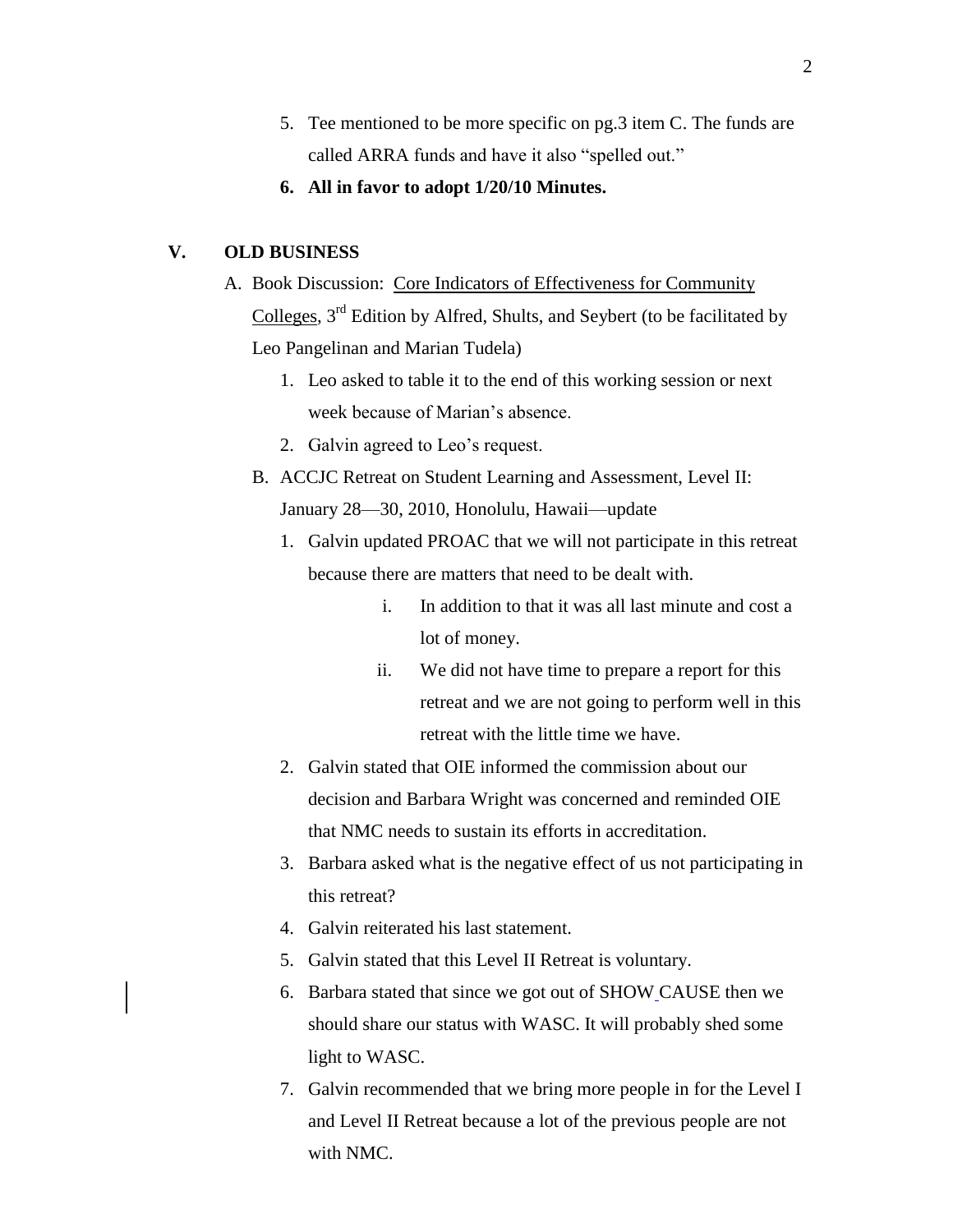- 8. Tee strongly supported Galvin's request.
- C. Records of Dialogue for Cycle 2 of Program Review—update
	- 1. Perry stated that the Records of Dialogue is important to the College.
		- i. We have a few members who left the college and the few who are here should be team leaders.
		- ii. We should get this done ASAP because there has not been anything done so far.
	- 2. Galvin assigned Barbara to Group C .
	- 3. Galvin assigned Dr. Moran to Group D.
	- 4. Galvin assigned Dr. Kline to Group A & B.
	- 5. Galvin stated that the Records of Dialogue evaluates each program's progress in each cycle and the process of each cycle of program review.
	- 6. Galvin stated that we should give ourselves two weeks to compile all the updates from team leaders (2/10/10).
- D. SENSE Workshop: April 11—13, 2010
	- 1. Galvin stated that NMC will participate in this.
	- 2. Galvin suggested again that the Interim President, Leo, Galvin, Dean, and Dr. Moran will be attending this retreat.
- E. Cycle 3 Program Review
	- a. Program Outcomes Review
		- 1. Galvin stated that we are going to evaluate each set of outcomes.
		- 2. Galvin gave a deadline that the evaluation of column 3 of program review submissions will be due on 2/24/10.
	- b. Criteria for Assessing Outcomes (Column 3 in the Nichols and Nichols model)
		- 1. Galvin assigned Ray to follow up with the outcomes on Column III.
- F. Additional Personnel Requests for FY 2011
	- 1. Tee asked if these requests are lifted from program review.
	- 2. Galvin answered yes it is taken from program review.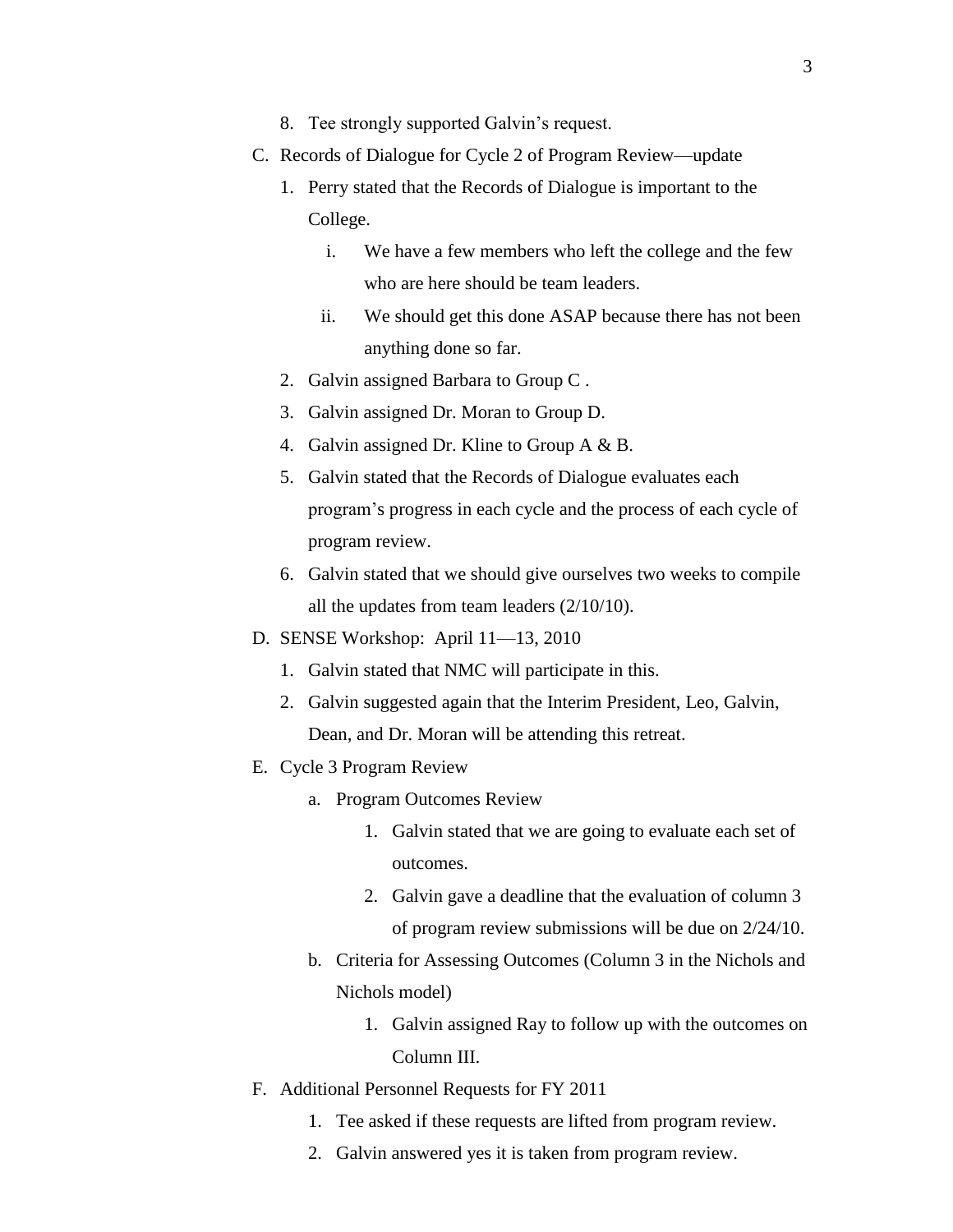- 3. PROAC is debating whether it is us or the Budget and Finance Committee (BAFC) who will put the Additional Personnel Requests to action.
- 4. Galvin stated that PROAC is pretty much doing BAFC's work.
- 5. Galvin stated that PROAC is giving the ranked list and BAFC will make the decision to fund which positions.
- 6. Galvin gave the floor to the representatives of each programs.
- 7. Barbara stated that the Administrative Manager for School of Education (SOE) is needed because they need assistance to enhance and modify their degree programs.
	- i. The Senior Commission has responded and agreed to SOE's modification of their degree programs.
	- ii. SOE only has one Administrative Manager to assist students and instructors.
	- iii. It will be great to accommodate the increased enrollment and new emphasis of degrees with a new Administrative Manager.
- 8. Leo stated that they need an Administrative Manager because CPS is continues to grow.
	- i. They serve high school students and students with disabilities.
	- ii. They will be helping OIE in tracking students. They need someone to setup appointments. They did not have an Administrative Manager for the last 2 ½ years.
	- iii. CPS and Tee, Dean of COMPASS share one Administrative Manager.
	- iv. This position is linked to the #1 of the Institutional Priorities.
- 9. Leo stated that CRC is requesting an aide.
	- i. They need someone trained to perform the work of an academic librarian.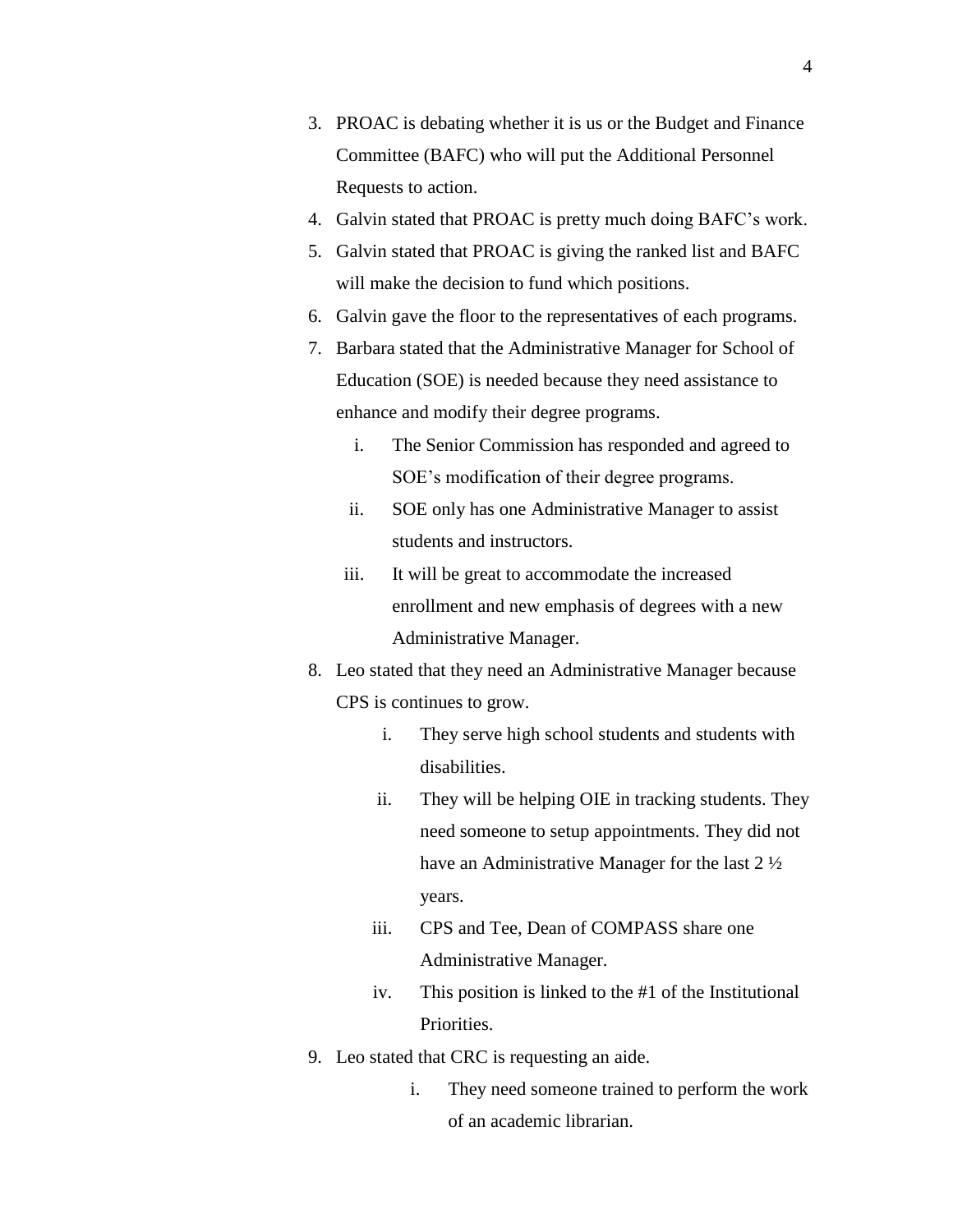- ii. According to the librarian, this aide is critical to the library.
- 10. Leo stated that the International Student Coordinator is needed because we do not have a coordinator.
	- i. We deal with numerous agencies in regards to enrolling foreign students.
	- ii. There are many requirements from different agencies; one person should be tasked to perform this job.
- 11. Galvin stated we will continue discussion on personnel requests in our next PROAC Meeting.
- VI. NEW BUSINESS No discussion
- VII. OTHER MATTERS No discussion
- VIII. ADJOURNMENT
	- The meeting was adjourned at 10:00AM by Galvin Deleon Guerrero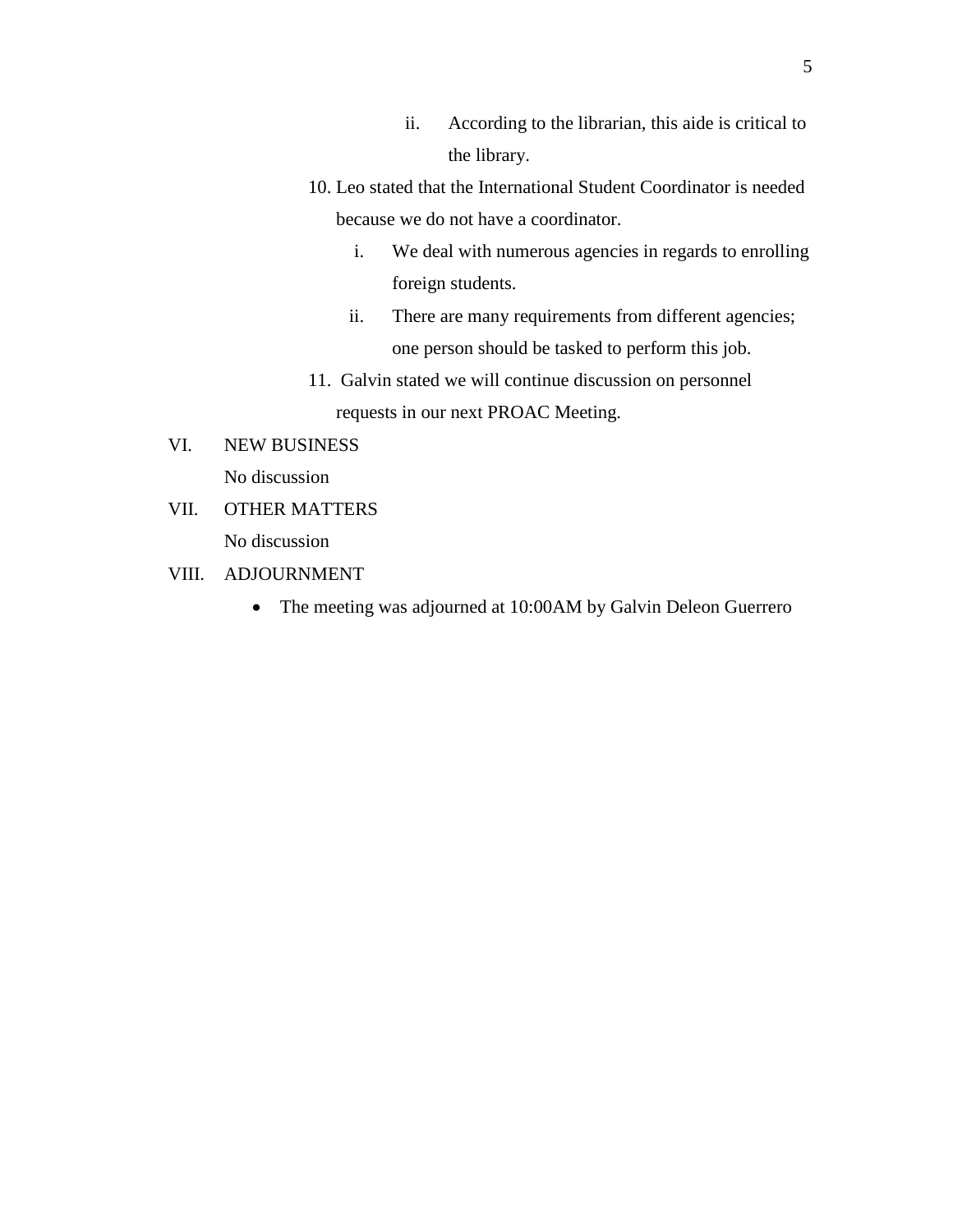# **PROAC**

# **Regular Meeting/Work Session**

**Date: 01/27/10 Day: Wednesday Time: 8:30AM to 10:00AM**

**Place: N5**

**ATTENDANCE SHEET**

# **Voting Members**

|     | <b>NAME</b>                      | <b>TITLE</b>                                                    | <b>SIGN/INITIAL</b>             |  |  |
|-----|----------------------------------|-----------------------------------------------------------------|---------------------------------|--|--|
| 1.  | <b>Galvin Guerrero</b>           | Director of Institutional Effectiveness<br>(PROAC Chair)        | Present                         |  |  |
| 2.  | <b>Daniel Kintol</b>             | Student (Appointed by<br><b>ASNMC</b> )/ASNMC Vice President    | Present                         |  |  |
| 3.  | <b>Lorraine Cabrera</b>          | <b>Interim NMC President</b>                                    | Not Present                     |  |  |
| 4.  | Dr. Patrick Moran                | Acting, Dean of Academic Programs<br>and Services               | Present                         |  |  |
| 5.  | <b>Leo Pangelinan</b>            | Dean, Student Services                                          | Present                         |  |  |
| 6.  | <b>Felicitas Abraham</b>         | Dean, Community Programs and<br>Services                        | Present                         |  |  |
| 7.  | <b>Henry Hofschneider</b>        | <b>Chief Financial and Administrative</b><br>Officer            | <b>Not Present</b>              |  |  |
| 8.  | <b>Jennifer Barcinas/ Martin</b> | Staff Representative, Rota Instructional                        | Not Present/VTC used at another |  |  |
|     | <b>Mendiola</b>                  | Site                                                            | session                         |  |  |
| 9.  | Maria Aguon/                     | <b>Staff Representative, Tinian</b>                             | Not Present/VTC used at another |  |  |
|     | <b>Rose Lazarro</b>              | <b>Instructional Site</b>                                       | session                         |  |  |
| 10. | <b>Barbara Merfalen</b>          | Faculty Representative, School of<br>Education                  | Present                         |  |  |
| 11. | <b>Marian Tudela</b>             | Vice President of the Faculty Senate/<br><b>Permanent Proxy</b> | Assigned a proxy/ Joan Dubrall  |  |  |
| 12. | <b>Dean Papadopoulus</b>         | Faculty Member (Appointed by<br><b>Faculty Senate)</b>          | Not Present                     |  |  |
| 13. | <b>Frank Sobolewski</b>          | Faculty Member (Appointed by<br><b>Faculty Senate)</b>          | Not Present                     |  |  |
| 14. | <b>Eric Johnson</b>              | Faculty Member (Appointed by<br><b>Faculty Senate)</b>          | Not Present                     |  |  |
| 15. | <b>James Kline</b>               | Faculty Representative, Academic<br>Council                     | Present                         |  |  |
| 16. | <b>Joyce Taro</b>                | President of the Staff Senate                                   | Present                         |  |  |
|     | <b>Non Voting Members</b>        |                                                                 |                                 |  |  |
| 17. | <b>Keane Palacios</b>            | Program Coordinator, OIE                                        | Present                         |  |  |
| 18. | Ray Mafnas Muna                  | Program Coordinator, OIE                                        | Present                         |  |  |